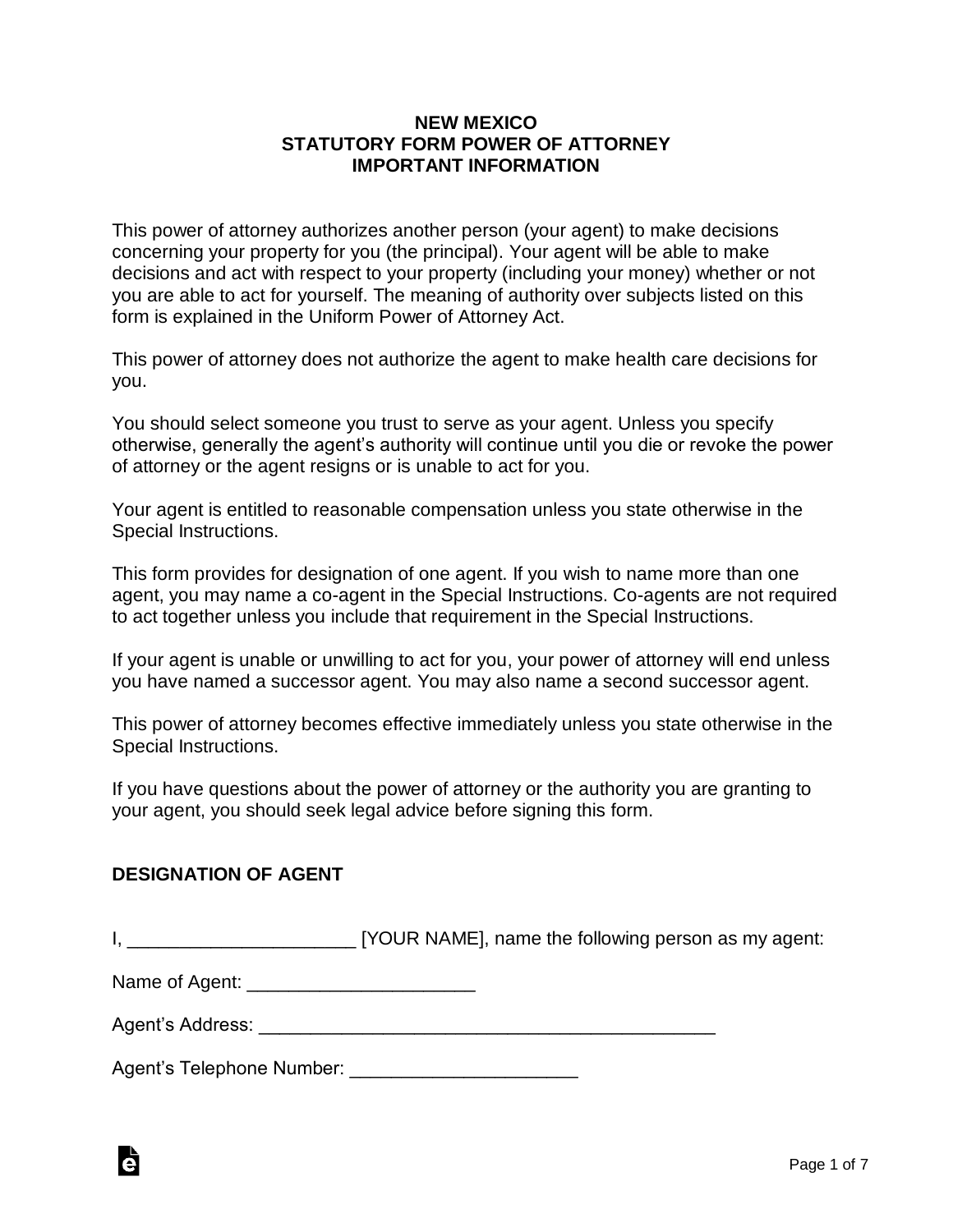# **DESIGNATION OF SUCCESSOR AGENT(S)** (OPTIONAL)

If my agent is unable or unwilling to act for me, I name as my successor agent:

Name of Successor Agent: \_\_\_\_\_\_\_\_\_\_\_\_\_\_\_\_\_\_\_\_\_\_ Successor Agent's Address: \_\_\_\_\_\_\_\_\_\_\_\_\_\_\_\_\_\_\_\_\_\_\_\_\_\_\_\_\_\_\_\_\_\_\_\_\_\_\_\_\_\_\_\_ Successor Agent's Telephone Number: If my successor agent is unable or unwilling to act for me, I name as my 2<sup>nd</sup> successor agent: Name of 2 nd Successor Agent: \_\_\_\_\_\_\_\_\_\_\_\_\_\_\_\_\_\_\_\_\_\_ 2 nd Successor Agent's Address: \_\_\_\_\_\_\_\_\_\_\_\_\_\_\_\_\_\_\_\_\_\_\_\_\_\_\_\_\_\_\_\_\_\_\_\_\_\_\_\_\_\_\_\_

2 nd Successor Agent's Telephone Number: \_\_\_\_\_\_\_\_\_\_\_\_\_\_\_\_\_\_\_\_\_\_

# **GRANT OF GENERAL AUTHORITY**

I grant my agent and any successor agent general authority to act for me with respect to the following subjects as defined in the Uniform Power of Attorney Act:

(INITIAL each subject you want to include in the agent's general authority. If you wish to grant general authority over all of the subjects, you may initial "All Preceding Subjects" instead of initialing each subject.)

(\_\_\_\_) Real Property

(\_\_\_\_) Tangible Personal Property

(\_\_\_\_) Stocks and Bonds

à

(\_\_\_\_) Commodities and Options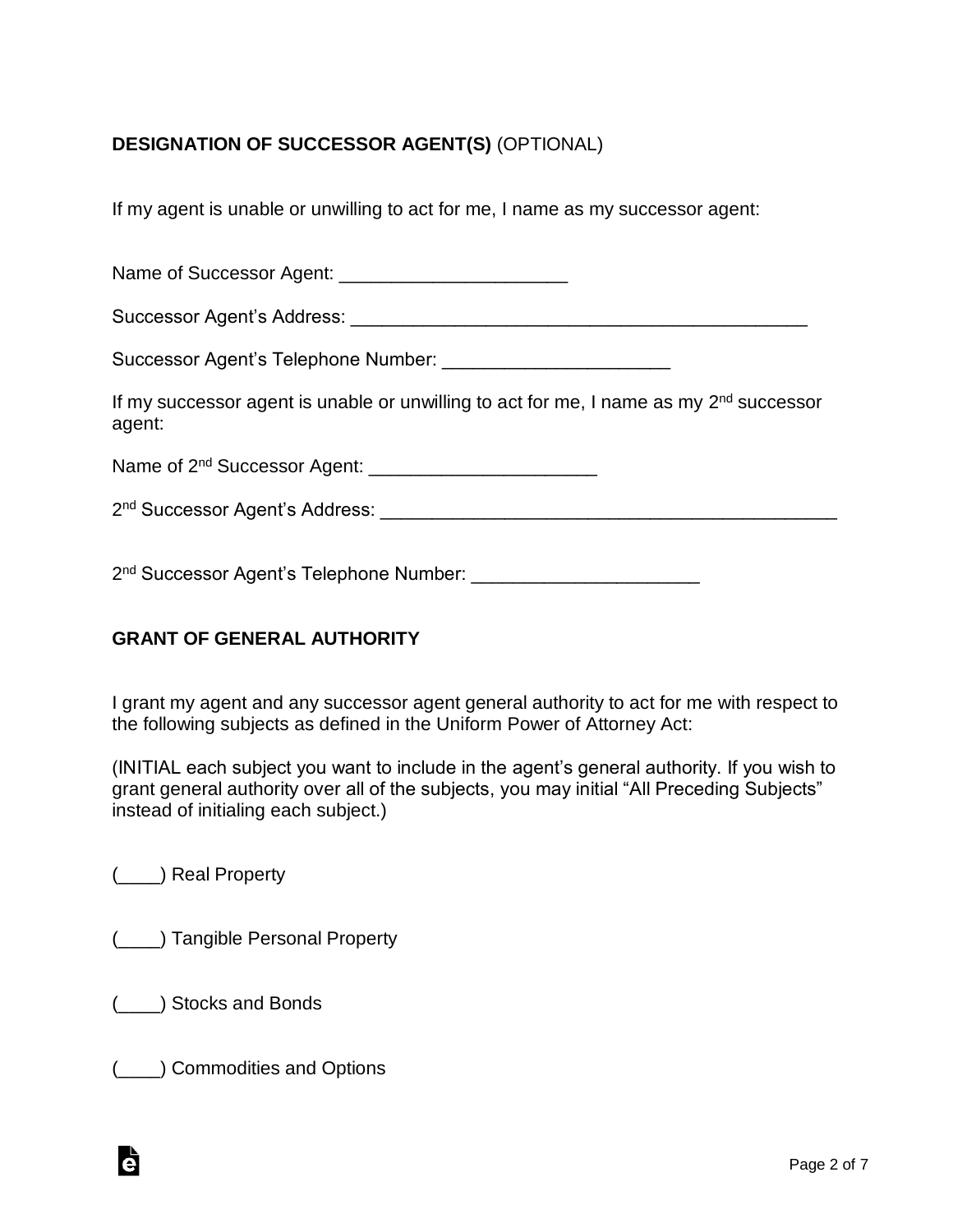|  |  |  | ) Banks and Other Financial Institutions |
|--|--|--|------------------------------------------|
|  |  |  |                                          |

|  |  |  | ( <sub>____</sub> ) Operation of Entity or Business |
|--|--|--|-----------------------------------------------------|
|--|--|--|-----------------------------------------------------|

(\_\_\_\_) Insurance and Annuities

(\_\_\_\_) Estates, Trusts and Other Beneficial Interests

(\_\_\_\_) Claims and Litigation

(\_\_\_\_) Personal and Family Maintenance

(\_\_\_\_) Benefits from Governmental Programs or Civil or Military Service

(\_\_\_\_) Retirement Plans

(\_\_\_\_) Taxes

Ġ

(\_\_\_\_) All Preceding Subjects

# **GRANT OF SPECIFIC AUTHORITY** (OPTIONAL)

My agent MAY NOT do any of the following specific acts for me UNLESS I have INITIALED the specific authority listed below:

(CAUTION: Granting any of the following will give your agent the authority to take actions that could significantly reduce your property or change how your property is distributed at your death. INITIAL ONLY the specific authority you WANT to give your agent.)

\_\_\_\_\_\_\_\_\_\_\_\_\_\_\_\_\_\_\_\_\_\_\_\_\_\_\_\_\_\_\_\_\_\_\_\_\_\_\_\_\_\_\_\_\_\_\_\_\_\_\_\_\_\_\_\_\_\_\_\_\_\_\_\_\_\_\_\_\_\_

\_\_\_\_\_\_\_\_\_\_\_\_\_\_\_\_\_\_\_\_\_\_\_\_\_\_\_\_\_\_\_\_\_\_\_\_\_\_\_\_\_\_\_\_\_\_\_\_\_\_\_\_\_\_\_\_\_\_\_\_\_\_\_\_\_\_\_\_\_\_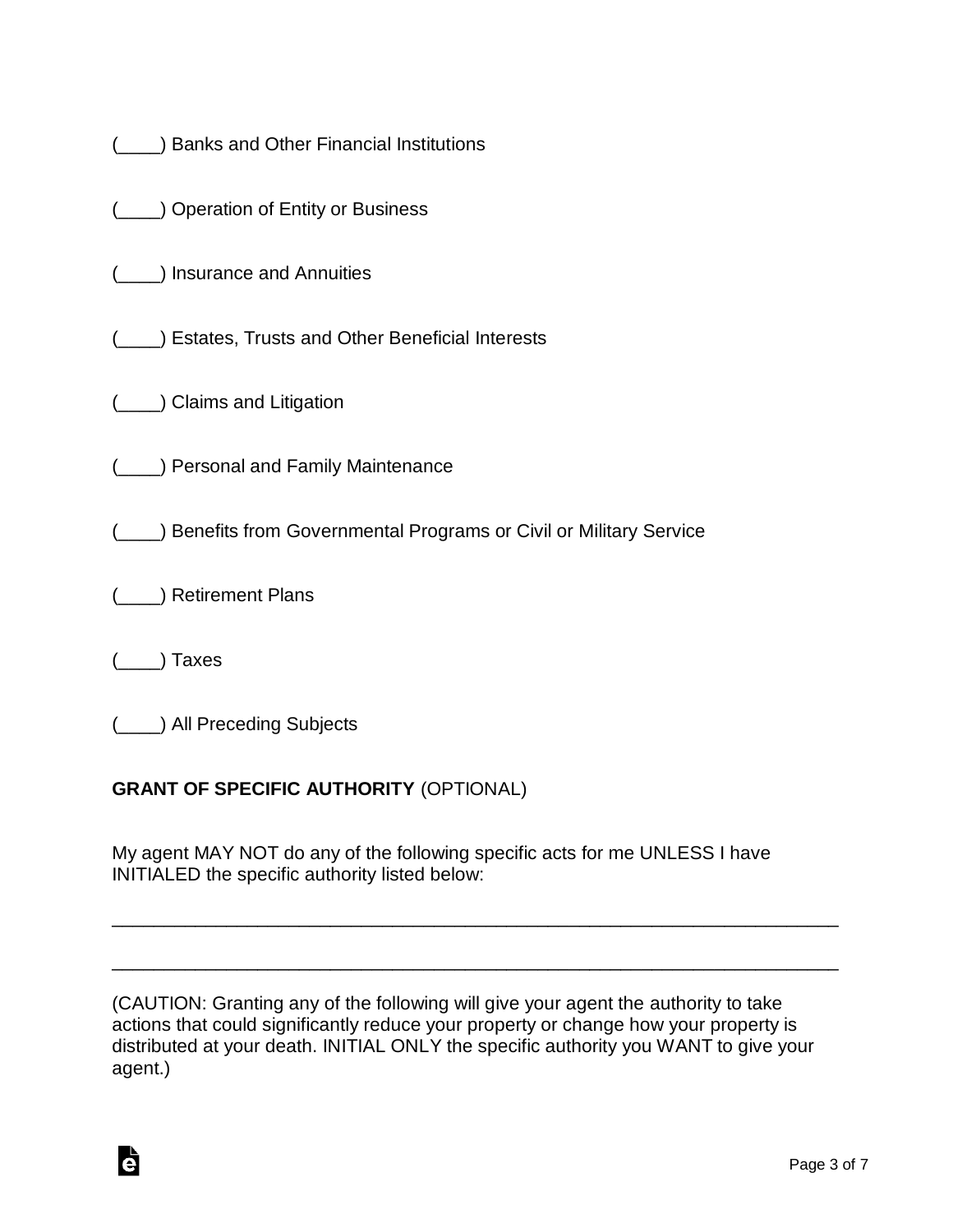(\_\_\_\_) Create, amend, revoke or terminate an inter vivos trust

(\_\_\_\_) Make a gift, subject to the limitations of Section 217 of the Uniform Power of Attorney Act and any special instructions in this power of attorney

(\_\_\_\_) Create or change rights of survivorship

(\_\_\_\_) Create or change a beneficiary designation

(\_\_\_\_) Authorize another person to exercise the authority granted under this power of attorney

(\_\_\_\_) Waive the principal's right to be a beneficiary of a joint and survivor annuity, including a survivor benefit under a retirement plan

(\_\_\_\_) Exercise fiduciary powers that the principal has authority to delegate

(\_\_\_\_) Disclaim or refuse an interest in property, including a power of appointment

#### **LIMITATION ON AGENT'S AUTHORITY**

An agent that is not my ancestor, spouse or descendant MAY NOT use my property to benefit the agent or a person to whom the agent owes an obligation of support unless I have included that authority in the Special Instructions.

\_\_\_\_\_\_\_\_\_\_\_\_\_\_\_\_\_\_\_\_\_\_\_\_\_\_\_\_\_\_\_\_\_\_\_\_\_\_\_\_\_\_\_\_\_\_\_\_\_\_\_\_\_\_\_\_\_\_\_\_\_\_\_\_\_\_\_\_\_\_

\_\_\_\_\_\_\_\_\_\_\_\_\_\_\_\_\_\_\_\_\_\_\_\_\_\_\_\_\_\_\_\_\_\_\_\_\_\_\_\_\_\_\_\_\_\_\_\_\_\_\_\_\_\_\_\_\_\_\_\_\_\_\_\_\_\_\_\_\_\_

#### **SPECIAL INSTRUCTIONS** (OPTIONAL)

You may give special instructions on the following lines:

### **EFFECTIVE DATE**

Ġ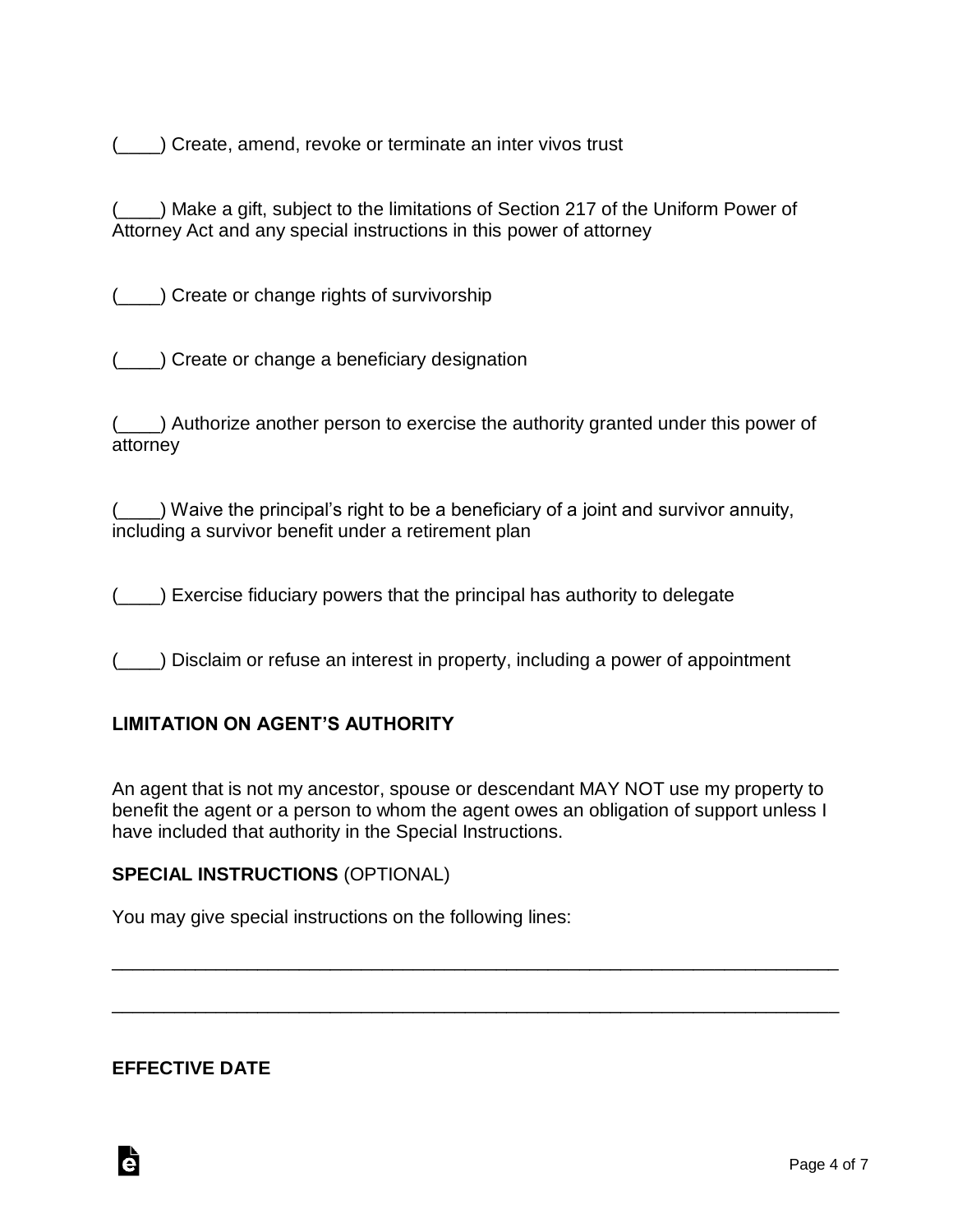This power of attorney is effective immediately unless I have stated otherwise in the Special Instructions.

### **NOMINATION OF CONSERVATOR OR GUARDIAN** (OPTIONAL)

If it becomes necessary for a court to appoint a conservator or guardian of my estate or guardian of my person, I nominate the following person(s) for appointment:

Name of Nominee for conservator of my estate: \_\_\_\_\_\_\_\_\_\_\_\_\_\_\_\_\_\_\_\_\_\_\_\_\_\_\_\_\_\_\_\_\_\_

Nominee's Address: \_\_\_\_\_\_\_\_\_\_\_\_\_\_\_\_\_\_\_\_\_\_\_\_\_\_\_\_\_\_\_\_\_\_\_\_\_\_\_\_\_\_\_\_

Nominee's Telephone Number:

Name of Nominee for quardian of my person:

Nominee's Address: \_\_\_\_\_\_\_\_\_\_\_\_\_\_\_\_\_\_\_\_\_\_\_\_\_\_\_\_\_\_\_\_\_\_\_\_\_\_\_\_\_\_\_\_

Nominee's Telephone Number:

# **RELIANCE ON THIS POWER OF ATTORNEY**

Any person, including my agent, may rely upon the validity of this power of attorney or a copy of it unless that person knows it has terminated or is invalid.

### **SIGNATURE AND ACKNOWLEDGMENT**

Your Signature: [\\_\\_\\_\\_\\_\\_\\_\\_\\_\\_\\_\\_\\_\\_\\_\\_\\_\\_\\_\\_\\_\\_](www.esign.com)

| Date: |  |
|-------|--|
|       |  |

à

| Your Name Printed: |  |
|--------------------|--|
|--------------------|--|

Your Address: \_\_\_\_\_\_\_\_\_\_\_\_\_\_\_\_\_\_\_\_\_\_\_\_\_\_\_\_\_\_\_\_\_\_\_\_\_\_\_\_\_\_\_\_

Your Telephone Number: \_\_\_\_\_\_\_\_\_\_\_\_\_\_\_\_\_\_\_\_\_\_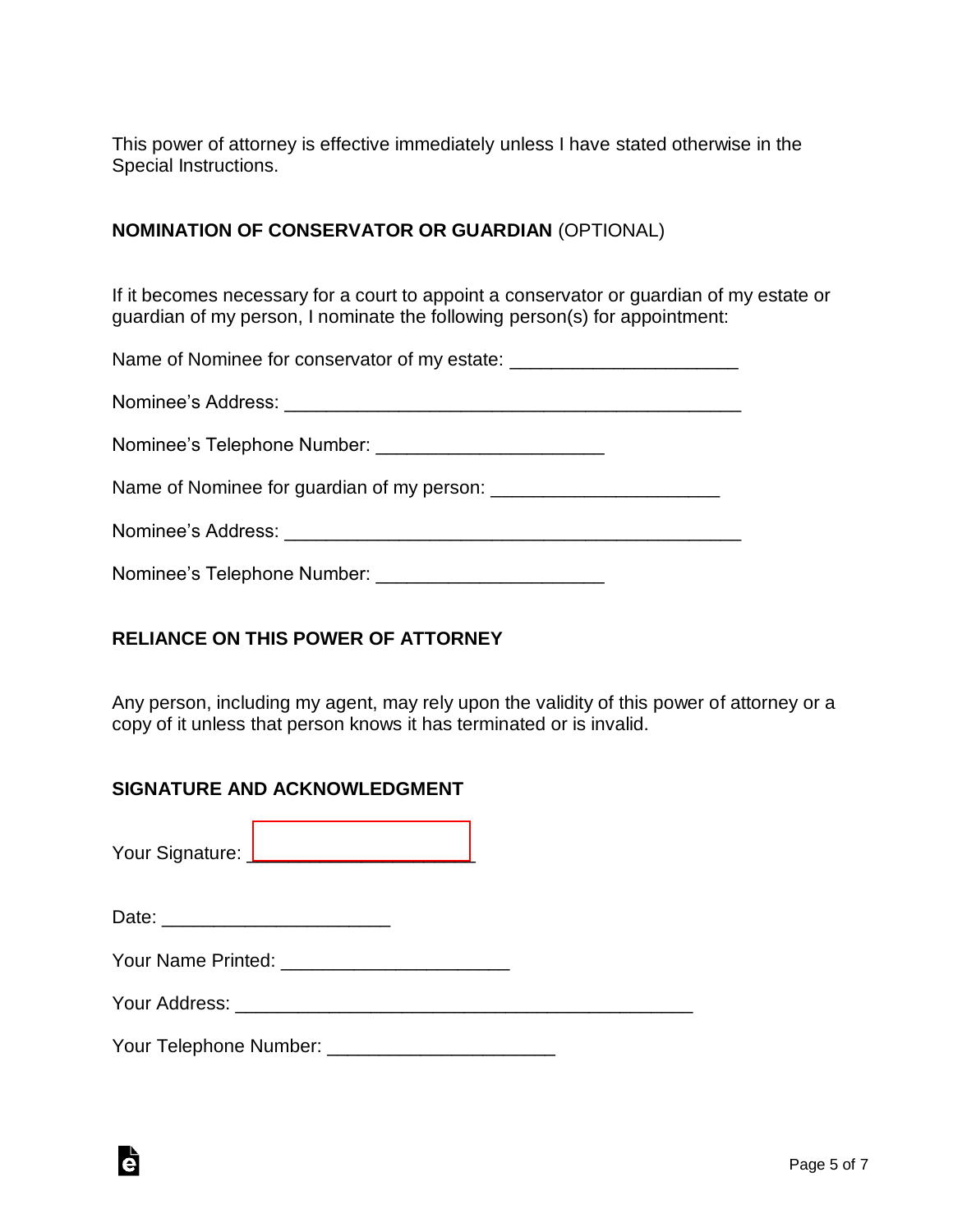| State of |
|----------|
|----------|

County of \_\_\_\_\_\_\_\_\_\_\_\_\_\_\_\_\_\_\_\_\_\_

This instrument was acknowledged before me, \_\_\_\_\_\_\_\_\_\_\_\_\_\_\_\_\_\_\_\_\_\_\_\_\_\_\_\_\_\_\_\_ on

\_\_\_\_\_\_\_\_\_\_\_\_\_\_\_\_\_\_\_\_\_\_, 20\_\_\_\_ (Date) by \_\_\_\_\_\_\_\_\_\_\_\_\_\_\_\_\_\_\_\_\_\_ (Name of

Principal).

(Seal, if any)

Signature of notarial officer: [\\_\\_\\_\\_\\_\\_\\_\\_\\_\\_\\_\\_\\_\\_\\_\\_\\_\\_\\_\\_\\_\\_](www.esign.com)

My commission expires: **EXALL** 

### **IMPORTANT INFORMATION FOR AGENT**

Agent's Duties

When you accept the authority granted under this power of attorney, a special legal relationship is created between you and the principal. This relationship imposes upon you legal duties that continue until you resign or the power of attorney is terminated or revoked. You must:

1. do what you know the principal reasonably expects you to do with the principal's property or, if you do not know the principal's expectations, act in the principal's best interest;

2. act in good faith;

à

3. do nothing beyond the authority granted in this power of attorney; and

4. disclose your identity as an agent whenever you act for the principal by writing or printing the name of the principal and signing your own name as "agent" in the following manner:

\_\_\_\_\_\_\_\_\_\_\_\_\_\_\_\_\_\_\_\_\_\_ [PRINCIPAL'S NAME] by

[\\_\\_\\_\\_\\_\\_\\_\\_\\_\\_\\_\\_\\_\\_\\_\\_\\_\\_\\_\\_\\_\\_](www.esign.com) [AGENT'S SIGNATURE] as Agent.